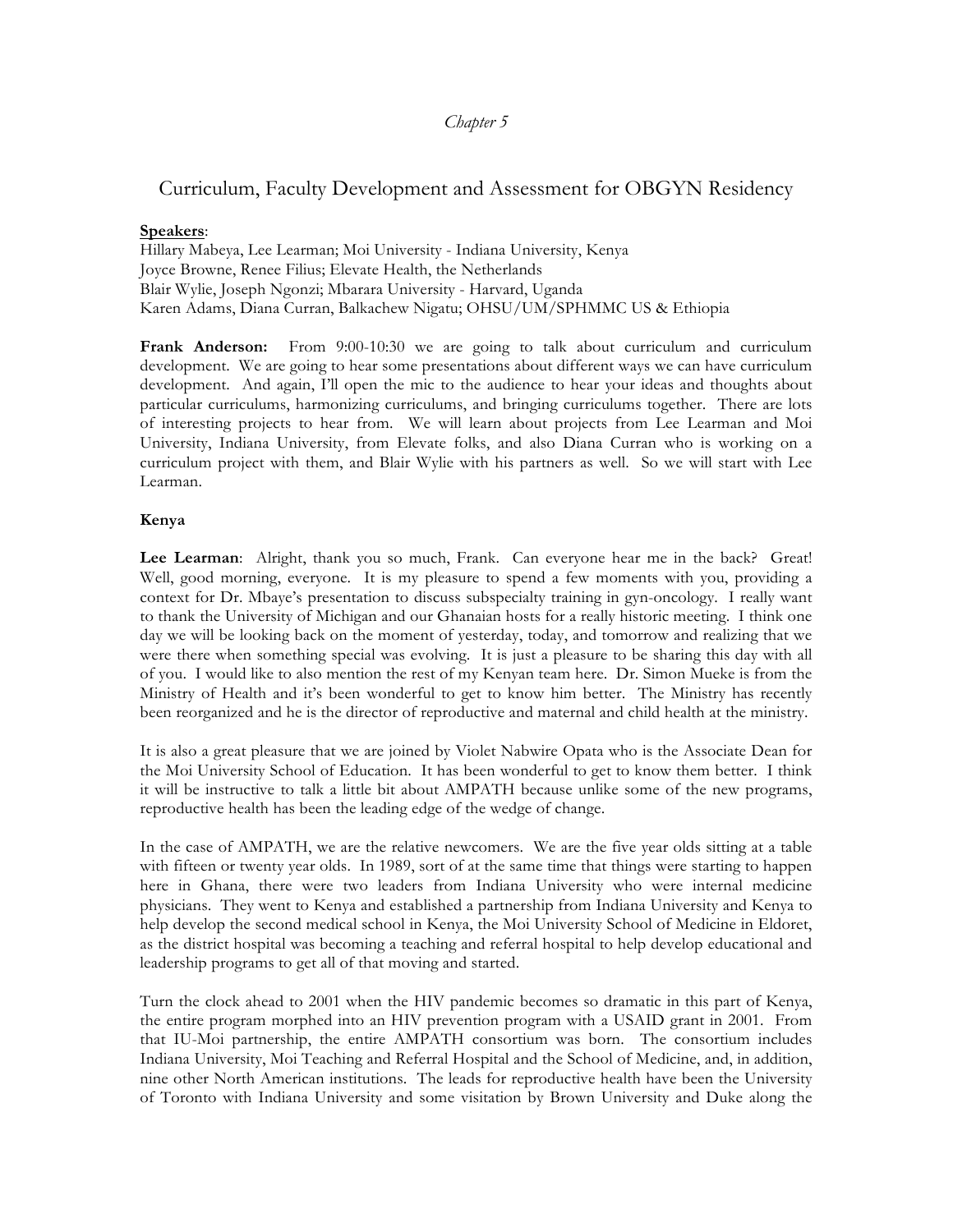#### way as well.

The HIV program was a smashing success and I think it is important to mention where things were as we started in reproductive health. By the time we came along in reproductive health in 2007, when we had some presence from Duke University, the University of Toronto and Brown. By that time, amazing things had already happened in HIV care in the western rift valley area that we were responsible for through AMPATH. By today, AMPATH provides care for 160,000 HIV positive patients. It includes medications, agriculture, food, water, ways to sustain families, ways to get people back to work, and the focus on HIV to the exclusion of other things was a very positive thing in terms of impacting health. There are 2,000 new patients seen per month in the HIV program and over a million home-based counseling and testing sessions that have been conducted and perinatal transmission has been driven to less than two percent.

By the time reproductive health comes along in 2007, we are just beginning to see some visitations from North America. In 2008, Indiana University and Toronto made a commitment to sponsor reproductive health. And by 2009, when our first field director - who is here today actually, although she has moved on, Sierra Washington - established our first year round presence in Eldoret, Kenya. By this time, the HIV program had been a huge success and we were coming along as the relative youngsters to try to develop reproductive health programs.

Now the partnership started as I mentioned in 2008 and ramped up in 2009, although we were only five years old and are the youngsters, we have been able to do some important things. You'll hear about one of them from Dr. Mbaye regarding cervical cancer screening, but there are some other things that we have facilitated: robust exchanges of faculty and students between North America and Kenya; we added a family planning module to the HIV care (imagine all of this wonderful HIV care if there hadn't been a family planning module in the various centers where this was happening!) so that was the first thing; creating emergency obstetric kits; getting out into communities with community health workers, decreasing maternal mortality in our responsible area of Kenya; and starting a MMED program, which is more relevant to today's conference.

Several years ago, we were delighted to see that approvals had been performed and we were able to help with some curriculum support to develop the first MMED program at Moi, which now still has not graduated its first class but in full form will have about 10 graduates per year. In the meantime AMPATH itself has expanded from its HIV focus to primary health care; chronic disease management; maternal neonatal and child health; and in a remarkable and very important historical event, the primary grant from USAID to transition from Indiana University to Moi a couple of years ago.

Now all along the way, there has been a culture of partnership, respect, and reciprocity so when I talk about being the child at the table amongst older siblings, I'm talking about it on the Kenyan side as well as the Indiana or consortium side. Within our infrastructure there some very good things about being one of the later programs to join.

You've heard the formation stories of new programs that lead with reproductive health; it is wonderful to hear. But when we came into AMPATH after it had been in existence for a while, we found a culture, which was a very good culture. We found bilateral leadership. Every program, every department - all of the structures that we have - have paired leadership models. However it is also very large organization. There are institutional leaders; they are distal leaders; and there are programmatic leaders. There is a School of Medicine, there is a Teaching and Referral Hospital, and there are ten other North American institutions.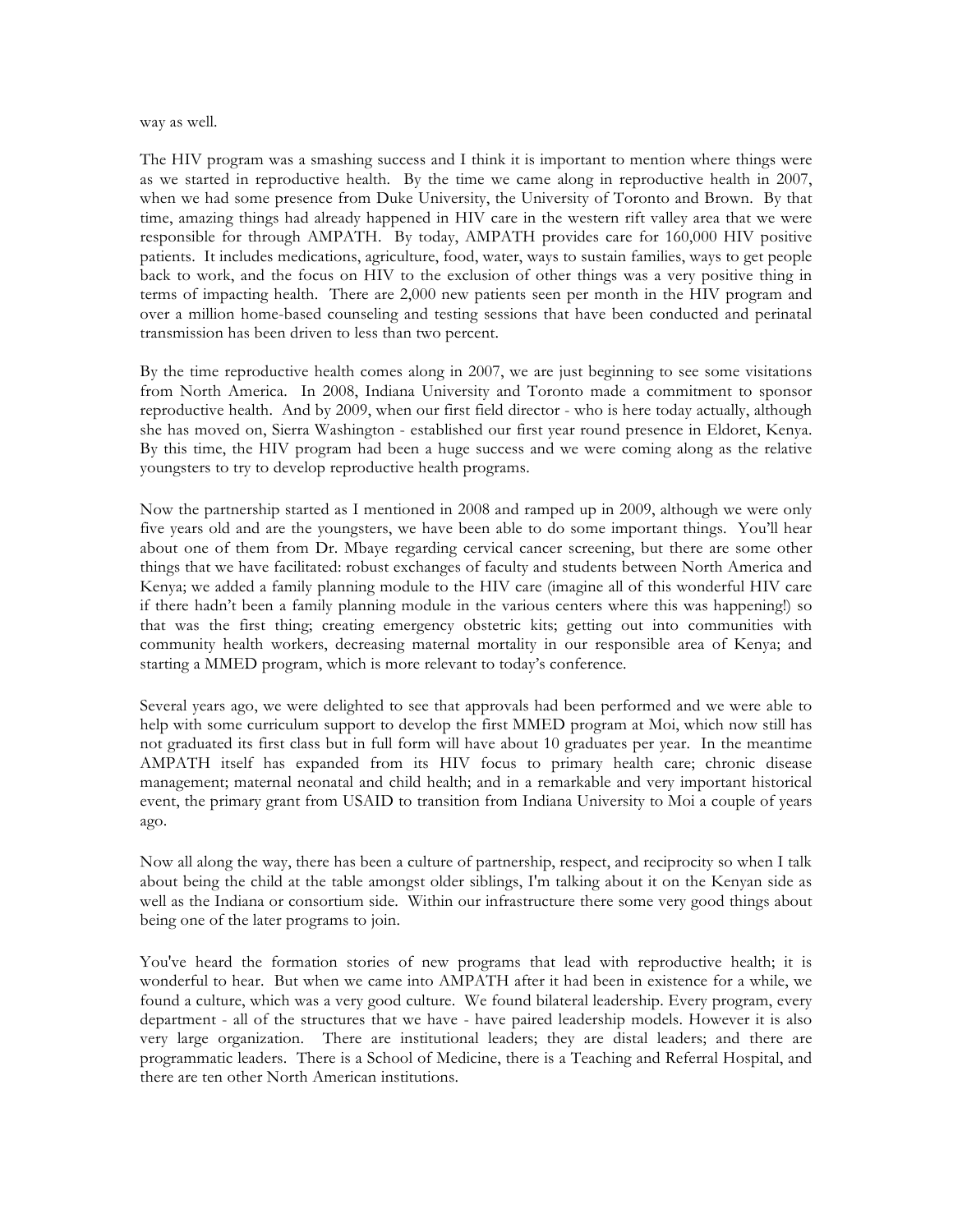Nevertheless, it has been fun to become part of this. It has been wonderful to hit the ground running with these other structures in place. The one challenge, however, has been what happens within our AMPATH families. We talked about marriage, we have talked about polygamy, but I would rather think of it as a family in a consortium. So imagine you are sitting at a table, it is familystyle dining. All the food goes into the middle of the table and all of the children are sitting around and you have a 15-year-old and you have a five-year-old. Who is going to get their hands on the food?

In other words, as the five-year-old we have to advocate, we have to speak loudly in order to get the attention that reproductive health and maternal child health deserve. The parents love all of their children. They are all beloved in all of their missions are important, but because the origins of the program are in HIV care and maternal health and reproductive health have come later, it creates some unique challenges for us that some of you may be able to avoid having reproductive health lead the way. Okay, enough said about that.

I would like to introduce Dr. Hillary Mabeya. Dr. Mabeya is not only currently the chair of the academic department and chief of the hospital-based service for reproductive health at Moi, he has also been present at every step along the way of this history. He was one of our first Kenyan collaborators to join us in almost every program that I've mentioned to you today. His particular interest is in fistula repair and fistula reentry of fistula patients postoperatively. Amongst the many outstanding African leaders who inspire us today in this room, Dr. Mabeya is counted among them as an award winning fistula surgeon both in Kenya and regionally as well. His main interest, what keeps them up at night in the wee hours after he is finished with his day job, is helping with fistula repair in a special hospital that he established in Eldorat for that purpose. But he is here today to tell us about that particular program and the necessity of developing subspecialty training in gynoncology as a consequence of early detection of curable cervical cancer in Kenya. It's a great pleasure to introduce Dr. Mabeya.

**Dr. Mabeya:** Thank you so much, Professor Learman, for that wonderful introduction to our program at Moi. Good morning, everyone. When I was sending this abstract I didn't know whether they will accept it or not because it was focusing on training 1000 residents not OBGYNs, but here I was coming with a subspecialty. What prompted me to send this abstract was we kind of started the same program at the same time. Residents program and then in between before we could even graduate our first class of residents, we introduced a gyn-oncology program from nothing. We didn't have teachers to trainer fellows in gyn-oncology, we didn't have the structures in place, and I am to show you how we have managed to get our first-year fellows in their second year and almost graduating. So, this is the development of innovative subspecialty training in gynecological oncology for low-and middle-income countries. I'm predicting that Kenya and most of the other African countries are leaning towards middle-income countries in the next twenty or thirty years, I believe, maybe less.

This is one of the outcomes of partnership. Riley Mother Baby Hospital at Moi University is a modern center for care. Initially, this place was a private hospital but it has become a public hospital and I'm happy to say that I think from last year April maternity services are free in Kenya. The new government declared that. Of course there are challenges but we are working towards those challenges for free maternity care for all women walking into a public hospital.

We looked to innovate a subspecialty in gyn-oncology. We looked at previous curriculum development, clinical teaching, and assessment of OBGYN residency. We looked at why –-why did we want to have gyn-oncology? We know that the pattern of female genital cancer is very high in Kenya and even in Africa as a whole, and gyn-oncology is the most preventable women's cancer in Kenya. The figures are quite high; 2,635 cancer cases every year and about 2,000 deaths every year.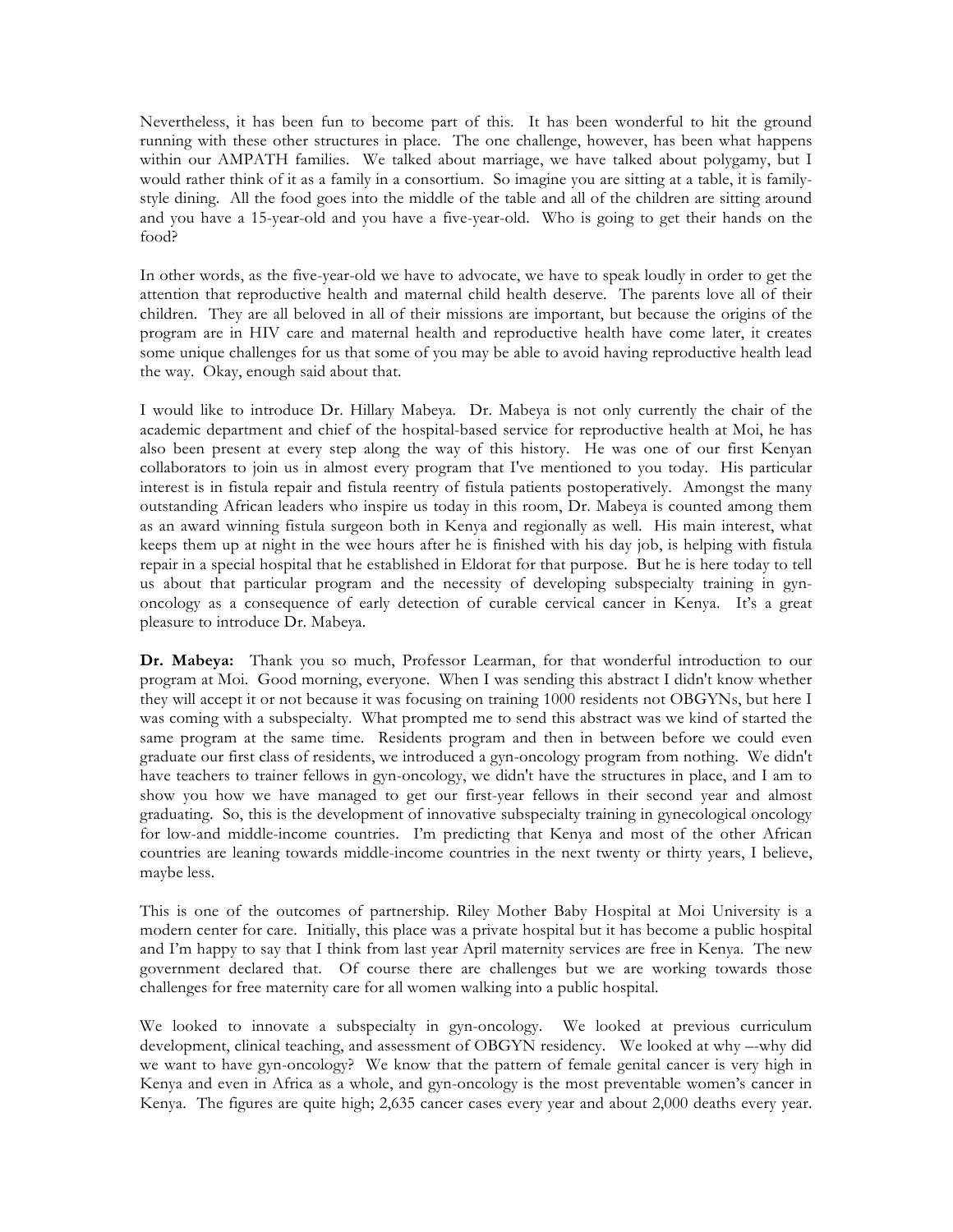At the moment we have about three gyn-oncologists in the whole country of about fourteen million women, whereas in other countries like Canada, there are one gyn-onc for 200,000 women.

This is the first kind of training in Kenya. The current masters in residency and gynecology is not sufficient enough to treat a cancer patient. The reason is that sometimes you see a patient who has been operated outside the district hospitals with advanced cancer. Maybe the gynecologist is making the wrong decision in terms of at what stage do you do the surgery. So patients are coming with advanced cervical cancer and ovarian cancer.

We started quite early in terms of introducing a strong screening program in Western Kenya. This one started from a small research fund in 2009 of about 150 HIV-positive women and then from there, after the research was done and published, we started a program of screening through the same collaboration and in 2010 we had did about 1,500, but we moved up to over 20,000 I would say towards the end of 2013. That means the number of women who are being screened within the hospital setting and in central clinics has gone over 30,000 at the moment from just 150 patients we started our research with in 2009.

This is a little older, but it shows how we have scaled up our screening program in western Kenya, where we have trained masses to do colposcopy. Initially, that was a precept of gyn-oncologists, but we think that some services can be provided by others especially our nurses who are doing colposcopy and LIMP. The purpose of the subspecialty was to train gynecological oncologists to provide the best possible care in leadership and in Kenya and elsewhere, and to create a national referral center in gyn-oncology and to establish a strong collaboration in education and research in gyn-oncology, and to maintain a cancer registry in gyn-oncology.

Of course we have challenges. Lack of trainers for our fellows. No budgets, no training facilities, and even no trainees, people interested to be trained. There are no existing standards and no relevant curriculum and a brain drain to external or internal destinations. It took us almost four years to get our curriculum approved from 2010 from the first meeting of postgraduate the committee, stakeholders meeting, all the way down to the College of Health Sciences Academic Board, the University's dean's meeting last year, November 2013.

We also looked at collaborations with the University of Toronto, Indiana University, and another. And internal operators of Moi University, Moi Teaching and Referral Hospital, where we are housed. Other institutions like Kenyatta National Hospital, which is a private hospital in Nairobi where our residents do their electives, because in Kenyatta National Hospital they have high-tech radiation where our students go to train for electives. And of course the Ministry of Health. Our curriculum was based on a model that I am going to explain shortly. Online training modules and Skype with experts, our students do exams actually online.

We looked at the training program in three phases, initially the University of Toronto was to provide a chief medical examiner. The second phase for Moi was faculty support, who are going to qualify with support from the University of Toronto and Indiana University and then finally the program would be managed by Moi University with consultation with the University of Toronto and Indiana. That means in the third phase, Moi University would take over the program, because we will have produced fellows and they will take over the program.

The program has two structures: year one and two. The admissions requirements is a Masters of Medicine and special recognition from the board, and membership in the Kenyan Obstetrics Society. The training program will have earned a degree in Masters of Science in Gyn-Oncology. Initially we thought of putting it as a PhD, but we thought the advantages in clinical training. There were issues around turning it into a PhD, then we said it would take another four years for approval, lets move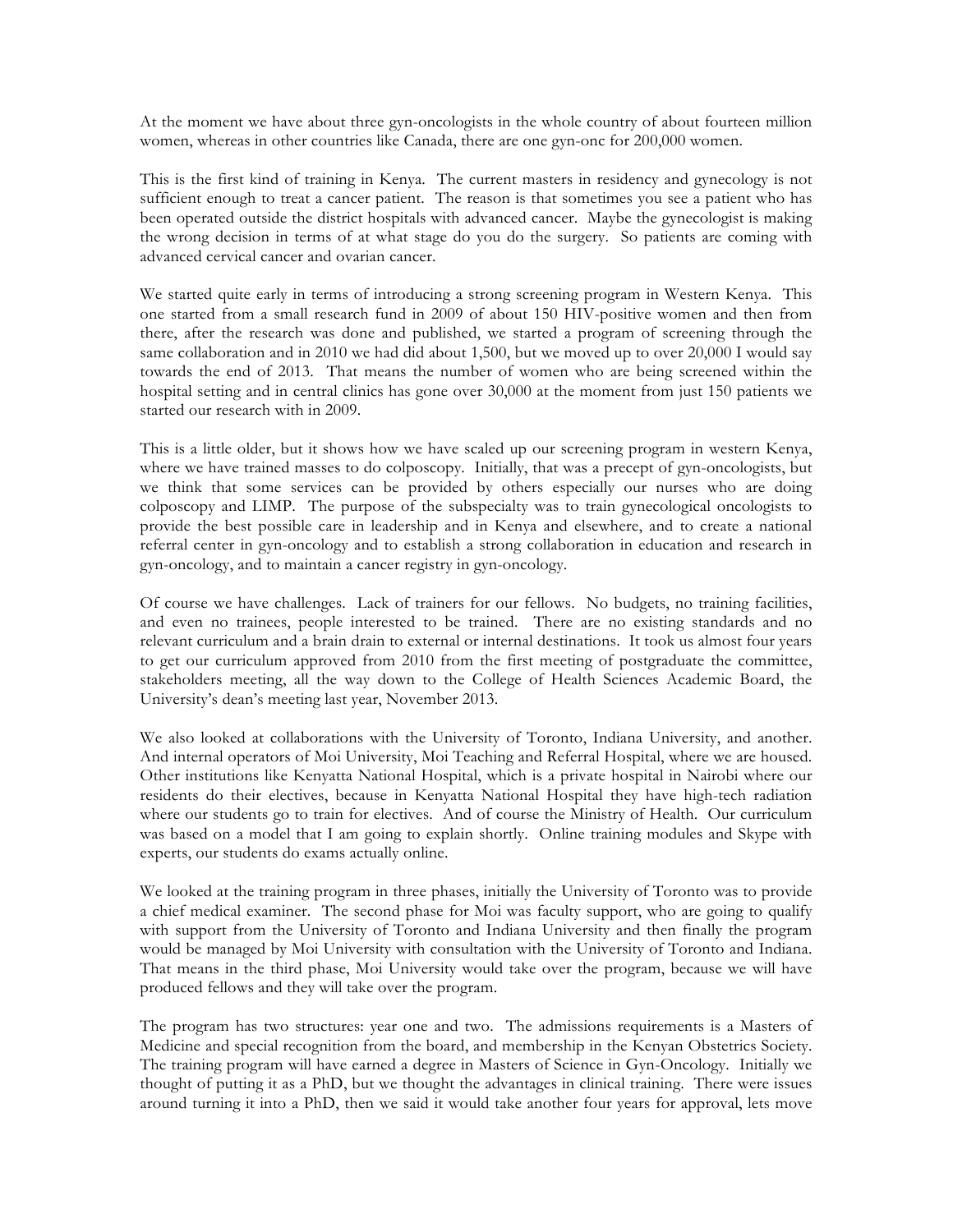towards a masters in gyn-oncology for now. Then this one will address the women's cancer in Africa because we intend to admit students from neighbors. We might start from our immediate neighbor Uganda, maybe. It is innovative in design and implementation. This is a cancer unit that just came out of the collaboration. It is under construction and I think in a year and a half we should see a modern center for both chronic disease and cancer management with radiotherapy and other facilities.

This is Moi Teaching and Referral Hospital entrance. When I was coming from the airport, I was amazed by the organization of public transport vehicles, which is different from my city. There is a lot of congestion, a little bit. That's what I have learned during my short stay in the beautiful city of Accra. There is a lot of space, and a lot of organized public transport systems as opposed to my town which is congested. Thank you so much.

**Frank Anderson**: Thank you, that was quite amazing. It seems like fistula surgeons always stay really busy clinically and with their education programs. We notice of there are a lot of fistula surgeons that do this kind of work. It is also interesting that the MMED program - we'll talk about certification tomorrow - the idea that you can pass the curriculum through your university to create a masters degree or a degree in gynecological oncology versus say in the Ghana College we create a certification in gyn-oncology perhaps or the West African College where they have to get approval for all the West African countries just like the American Board may have to do that or the Royale College. It is interesting for us to think about how a person becomes a specialist in something and who says they are. I showed you the definition of an OBGYN yesterday. The level we are talking about is an academic level, but on the certification level, we have to think about what is it that indicates that this person is an obstetrician gynecologist who can train other people and do subspecialty training. Because I think that is related to retention. If a person has those credentials, that leadership capacity, that ability to function in the country fully, then that is a very attractive thing. And that is what we have found in Ghana as well. So let's keep that thinking.

The next group that is speaking is a group called Elevate Health from the University of Utrecht in the Netherlands. We met at a meeting where we were talking about fetal monitoring and also in relation to OBGYN training the fact of having obstetricians allows next level of care. We were interacting by email when the World Bank grant became available to do some reproductive health training. They contacted me and in conjunction with the activities at this meeting, the World Bank awarded us one of ten grants to do a pilot project to on reproductive health education. They are here to tell us about it. You've heard about them through their preeclampsia course and all the interviews, so they will give you an update on that and then we will hear from Diana Curran about a curriculum project that is also funded through that grant. Thank you.

### **Elevate Health Presentation on Online Curriculum**

Joyce Brown: Thank you for the introduction. I would also like to express our gratitude for being here. It feels like a very special honor and flies very close to the vision that Elevate was founded with to be here. So we're very excited to introduce you to what we do, what we hope to be able to establish within a consortium for the consortium and led by a consortium, as well as the methods that we do. We will also introduce the World Bank grant that Frank has introduced already.

Elevate is an online Academy that provides e-learning for postgraduate level and continuous medical education. It is an organization that was founded by academic partners, three partners within the University of Utrecht, the University Medical Center Utrecht, and a third academic partner with in Utrecht. The foundation and a strong nesting within academic settings also means that we offer accredited courses for ECTS that really are equivalent to the Masters courses we provide like a Masters of Epidemiology. From last September, we established a social enterprise model that would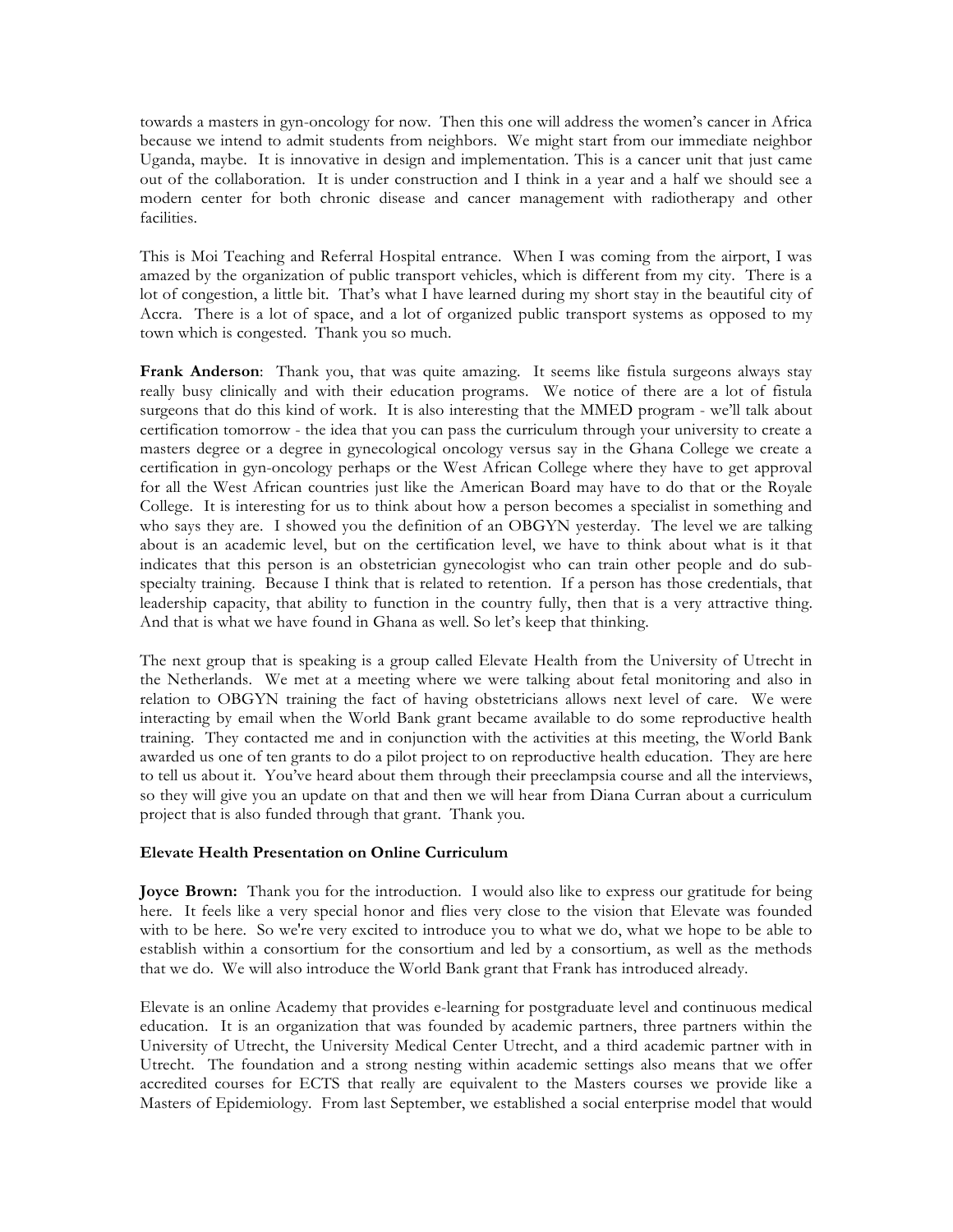allow us more flexibility to move quicker parallel to the university bureaucracy. But still the same founding partners are steering Elevate so that is good to realize. What is unique about Elevate is that we only focus on health sciences, both graduate training and also continuous medical education.

This is a website. The end of the presentation we also have a slide so you can access the website's virtual learning environment. We will provide you with the username and password to you can just have a look and feel around and have an introduction to the tools that we are using. And we will also go more in-depth on Saturday during the online education session.

The World Bank proposal had four main objectives and I will quickly run through all four of them. The first one was really strongly linked to this meeting. It is to develop a blueprint for the online academic education that could be provided within a consortium. Ideally, as we just saw with gynecological oncology that has been so well developed in Kenya, it could be perhaps a waste of resources to do it all over again somewhere else if you have a good model, a functioning model elsewhere. And that is where we could imagine online education to be a part of. The second one is to consolidate and evaluate existing and available online resources for OBGYN training, evaluation, and certification. This is what Diana I will explain later. It is to analyze the collection of resources that already available so we don't reinvent the wheel; we want to use what is already there.

The third point is to develop an online pilot course. And that is a pilot course we have been emailing you about on many occasions. And we also started the first recordings yesterday. That was really exciting because it shows that through videos, interviews, and lectures that we record online can have a very nice foundation to develop courses. That is what we will develop in the course of this year; the deadline is July of this year to have the first pilot ready and then we will also happily share that with you. The fourth point is to create a guiding document and a Charter for Collaboration, so that is actually Raymond de Vries project that was also embedded in a World Bank grant.

What Renee will introduce to you now is the online pilot on hypertensive disorders that we are now preparing. This is a pilot - many members can wave to indicate if they were part of it - and we have Dr. Danso who is part of it, Meg Autry, Lee Learman, Karen Adams, and Diana Curran who provide the content and provide leadership in making sure the course objectives meet targets that should be part of the training course for residents and OBGYN. This course will be about eight hours of study material in addition there will be other self-study materials like readings etc. Renee will introduce more of the course.

**Renee Filius:** Hello, my name is Renee Filius and I will just to you briefly the steps of the will take in order to develop the pilot course. The first step is formulating the learning objectives and the topics that will be included in the pilot course. T his is just a work in progress so feel free to add any remarks on anything and we will continue working on this next Saturday. Like Joyce already told us, we're still looking for lecturers and if you would like to be interviewed please contact us, and again we don't want to reinvent the wheel so if you feel that you have any appropriate content please contact us so that we can include it. We will make sure to identify the appropriate learning tools.

We have an online toolbox and a virtual learning environment and you can see four categories. The first category include more traditional tools like reading materials and lectures that you can watch. The second one includes assignments that you can do and you also have quite a lot of learning materials and learning tools that you can use to interact with each other and collaborate with each other. The course will not be self-paced, it will not just be self-study but you can also interact with each other and with the teacher who can teach a course with a start date and end date with a lot of interaction. This is just a screenshot of the virtual learning environment that we will be using. What you see here are the icons of the type of learning activity and in the second column him right here is the name of the topic and you can see whether it is a required learning activity or just an optional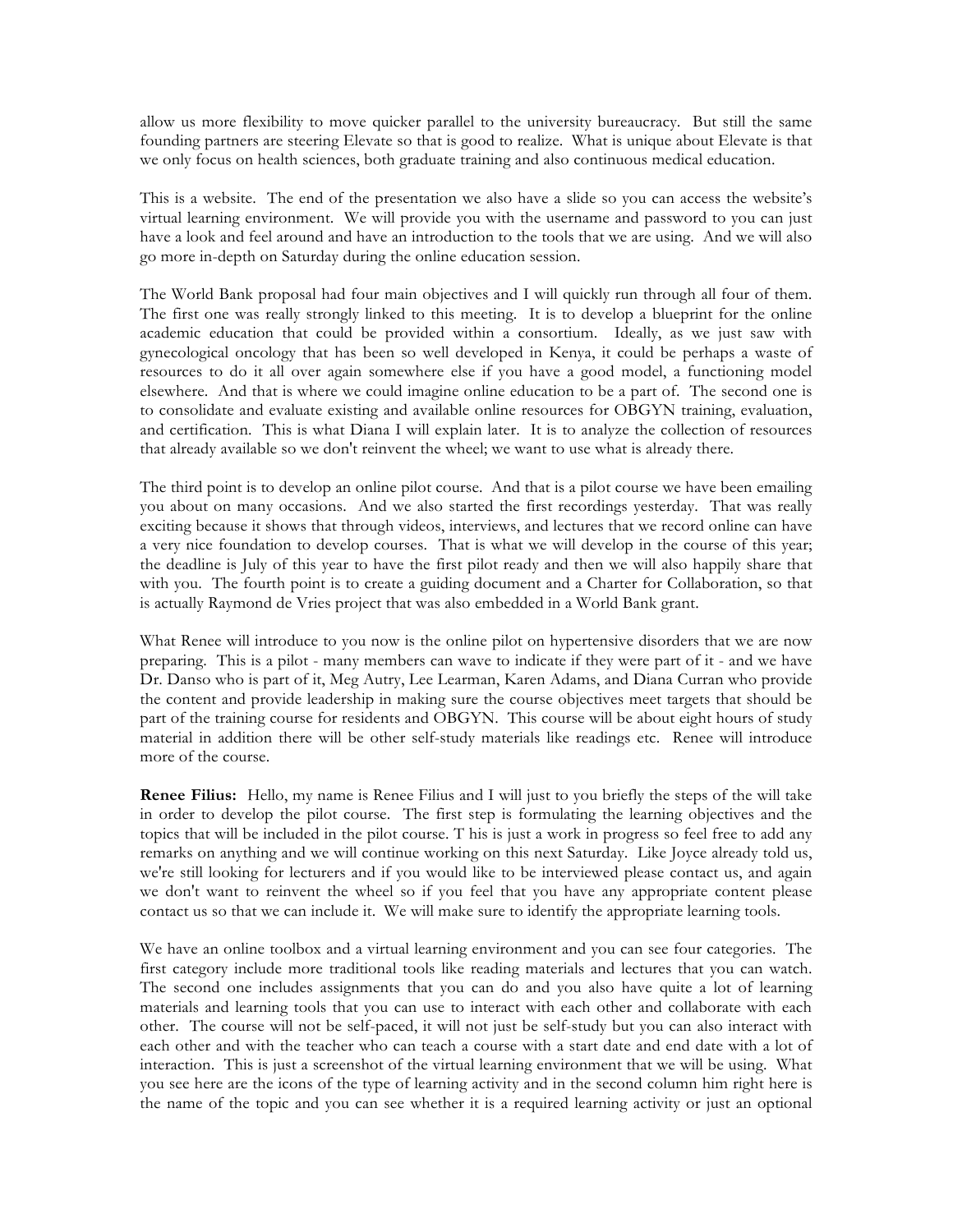one. And you will also see how long it will take to do this specific learning activity and whether or not it is possible to interact with each other. If you select one of those learning activities, you will start the learning activity.

This is what it looks like but again as Joyce told you, you can try it for yourself. There will be a lot of interaction possible if you want to, so you can go to the base where you can contact each other. This is just an example of the online discussions that are possible. We also have a tool for web lectures. It's not just watching, we can also include multiple-choice questions if you needed feedback. Below you see the questions and then if the video reel stops and you have to answer the question, and after answering it you get immediate feedback whether it is correct or not, why it is correct, or why it is incorrect. Then at the end you get a summary of all the questions and whether they were correct or not. You can also click on the correct or incorrect things at the end, you can go back to the explanation. We also have modules to teach students or residents how do clinical reasoning that we will be using. We have a tool to develop online modules but again if you have appropriate content that you think we should include, just contact us.

This is how we would like to do it. Here is where we're at right now in February. We started developing the pilot course a while ago and we hope to deliver the pilot in July of this year. We would like to include all of the suggestions of the experts and we would hope to include and collaborate the physical structure that will be formulated here. So we will use both downloadable tools and tools that are available online. With these contact details, you can look for yourself online in the virtual learning environment and try the links. We will also circulate these details so that you can do it from your hotel or from home next week and you can have a look and just walk around in the virtual learning environment. If you have any questions or if you would like to add anything, just contact us. And then coming Saturday, we'll have an educational meeting and we will discuss the development of the pilot course. We will also demonstrate more teaching tools in more detail and we will also show you some examples of other courses to get more ideas. If you are able to visit the Saturday workshop, please do so. Thank you very much.

**Joyce Brown**: To give you a little update on what we did yesterday, we started with the recording for the pilot course. We had the Cameroon team sit together at one table and have a very interactive case discussion. The case is about a preeclamptic patient, preterm at 32 weeks. And the idea was that the resident would have different learning moments in this one interview. So they discuss the case, then the resident would need to think about when we import it in the virtual learning environment, think about how if I saw this patient what would my investigations be? What would the questions be that that I would ask? What would be my management goals and objectives? The similar thing we did also in the afternoon as a very nice example of the Rwandan partnership. Dr. Rulisa and Dr. Hill were unavailable to sit down and be interviewed and they also discussed the case. So that was a very nice example of how you can create material in a conference, parallel to a conference like this when everyone is here together. We will give you more updates about that.

What I also want to recap is to really encourage you to visit the website and visit the online virtual learning environment before Saturday. On Saturday we would really like to dive in to the role of online education within this consortium and would like to invite you to think about this. What do you see in a role for online education? What could that role be? What courses could be created and developed? So that's what I would like to invite you to on Saturday.

**Diana Curran**: I just have a few things that I want to say. Good Morning. My name is Diana Curran. I am at the University of Michigan; I am the residency program director. I am just incredibly honored to be here. I can't echo enough what Dr. Learman said; I think we will all look back on this and say wow what an incredible few days and I am incredibly honored to be here. And it wouldn't be here if it wasn't for Dr. Senait who approached me in July 2012, and I don't think she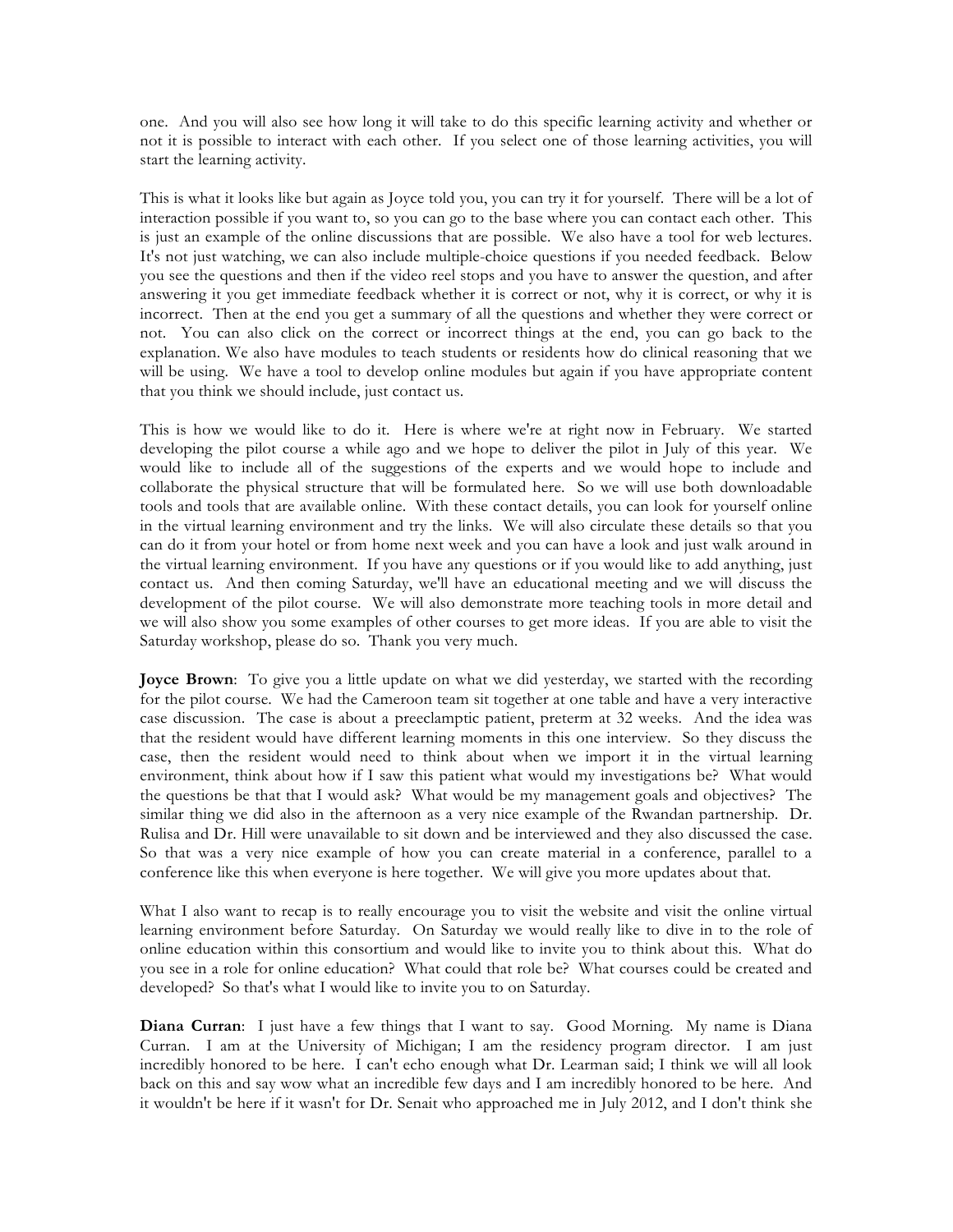got all of the sentences out of her mouth before I said, "Yes, yes, when can I go and help in Ethiopia with my wonderful friend Dr. Balkachew?". It's just been a wonderful experience and I look forward to many, many years of mutual friendship and learning together. That being said, I also want to say congratulations to Dr. Danso and Dr. Anderson, this is really a great meeting and a wonderful facility. What I have here - I tried to print this this morning but I apologize, the printers were malfunctioning this morning; but you will be provided this - is my initial list of resources that I have found. By no means is this comprehensive but I have provided also the websites and I hope Dr. Waxman is happy that I provided the ASCCP website for people. But there is a lot out there and I am still in the process of working with one of our librarians at U of M to get open access for people, because I have two jobs to Dr. Anderson gave me. One is to help develop curriculum, and I am enjoying working with the Elevate people and I think with all of your help, which I hope anyone who is here Saturday will come and help us. That part I think will be really tremendous. But the second job that I have been given is online access for all of us. I think that really is key so that when all of you are in the middle of the night working in your hospitals and sub-Saharan Africa you can access up-to-date information. And I found quite a bit, more than I thought I was going to but some of this is websites where you can get more information.

If I have left things out, it is an error of omission, so please me know. And if I left something out, I am happy to include it. Again, this sheet will be with all of the stuff that Madeline sends out. And I'd like to give a big shout out to Madeline; good job organizing this event. Thank you.

# **Uganda**

# **Mbarara University – Harvard MGH Curriculum**

**Frank Anderson**: Blair Wylie and Joseph Ngonzi from Harvard-Mbarara University in Uganda are speaking today on their curriculum project.

**Joseph Ngonzi**: Good morning. I will try to project my voice a little bit because I am trying to fight off some Ghanaian bugs. We will try to make a presentation quite brief and our collaboration we made with Harvard, particularly MGH, started at a wider level with University leadership. I usually want to say that it unfortunately started off in other non-obstetric departments but later on, when we saw the need to bring the mothers and also other partners on board, we made a little bit of noise locally, and thankfully we had.

One of the bigger goals of the Mbarara University-MGH collaboration is to include all of the departments within Mbarara University, and specifically with the obstetrics and gynecology department. It talks to us fulfilling this big vision of bringing on board this very important species called the mothers started in 2010. I remember that time I was the residency director and we had a discussion with our residents and we discovered that there is a lot that we are unable to offer locally but yet some of our partners at Harvard were positioned to offer some expertise that we did not have. That kind of noise-making of course resulted into a team from Harvard, especially from the department of obstetrics and gynecology. When they made a trip to Mbarara and we discussed the way forward, of how to move the obstetrics and gynecology collaboration. I was privileged to be part of that meeting, and by the time, I was able to meet a team lead by Dr. Blair from the division of fetal maternal medicine at Harvard, and I'll ask to give Blair and the team a hand of applause.

We generated a document that spelt out our goals of collaboration and we also discussed on the roles and responsibilities on either side. We had had a little bit of uncomfortable partnership in the past, and this time we did not want to go wrong. This time we started off with paperwork and as much as we wanted to have hands-on, we said no, let's first have the writings on board before we can move forward. Some of the core areas of the partnership document included faculty involvement,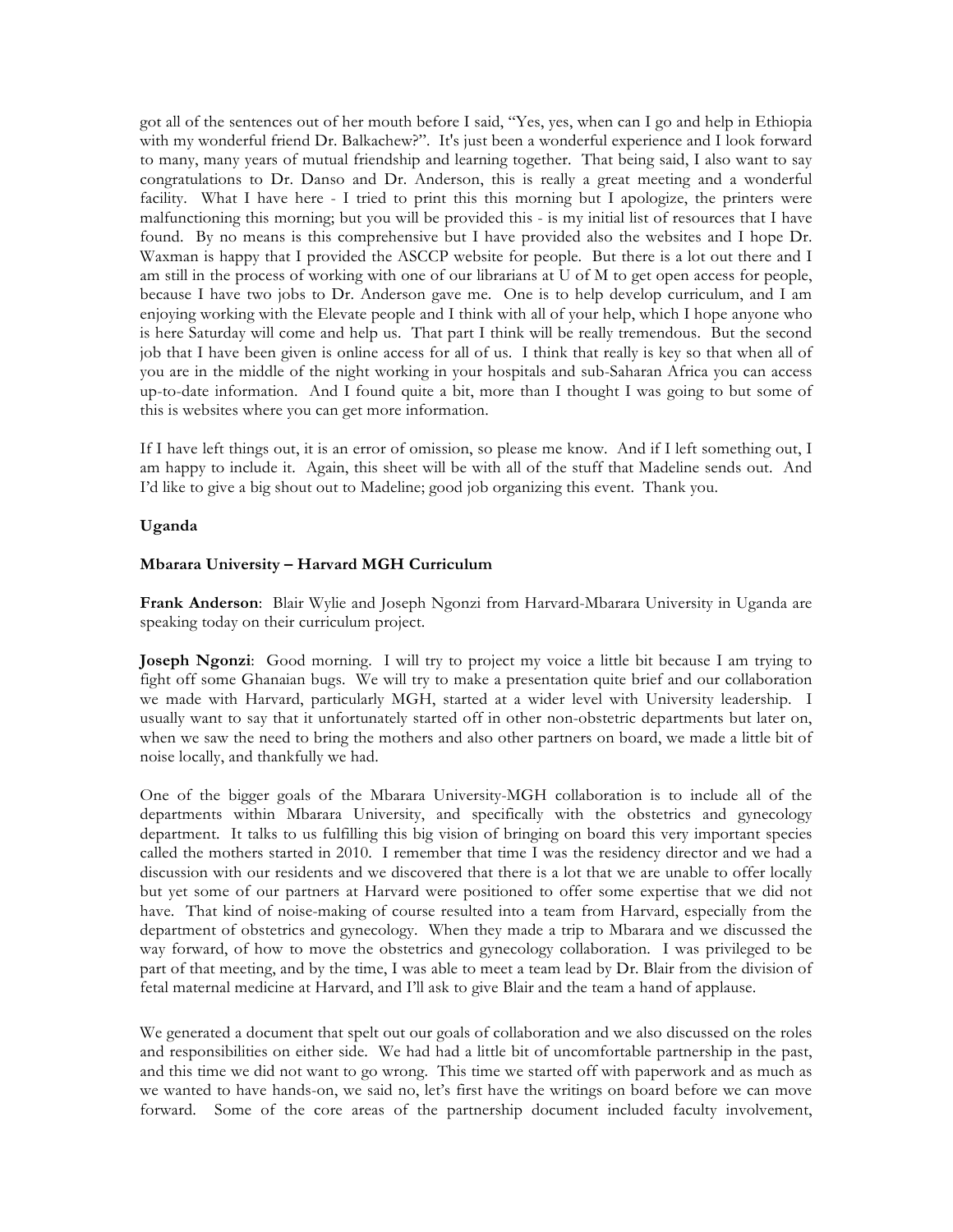educational training for both residents and also faculty. Our department is a very young department and initially when I was acting chair, I used to complain a lot that I myself need mentorship but I am learning through the hardships of leadership, but nevertheless it is paying off at the end of the road, and the third component was actually research involvement and grant co-application with our partners at Harvard. We are beginning to see some of these things paying off.

Last but not least, we decided to include a component of health service delivery locally. This included equipment and supply support of simple things like emergency cupboards getting stocked with drugs and salaries. To be able to curtail the erratic supplies that usually accompany many of our medical supplies processes in our country. In terms of MUCT-MUCT is the Mbarara University of Cells and Technology-in terms of teaching responsibilities, we are faced with such a great burden of teaching responsibilities despite the small number of faculty available, we have an average of about forty medical students that run through our department every ten weeks and we have quite a number of residents. Currently we have 18 residents in training and this skyrocketed from just one resident in training during my time over the past not-so-many years. And so we are seeing the need and burden becoming greater every other day, and we have decided to bring faculty on board by training them, be equipping them so that they will be able to handle the great responsibility of teaching that is ahead of us. On average we have about four medical student lectures every week and about four resident tutorials every week. We have so many other responsibilities: bedside teaching, operating room commitment, and ward rounds, just like any other center but here the numbers are very few.

Mbarara University's Department of Obstetrics and Gynecology is very small. Seven faculty and nineteen midwives are there to register 11,000 deliveries every year. So the burden is quite great. So we say to Harvard, as you are coming in, in terms of teaching responsibilities we have to leverage this partnership so that you can be able to take off some of the burden. We are delighted and are very happy to have that there. They have been involved in the supplementing our teaching, especially resident teaching. This has helped us increase the number of teachers and the number of examiners. Quite often on their own saving a time, they come over when we are having our final resident exams. They come to beef up the team to be able to to graduate a number of specialists. We have been having teleconference teachings and these have been mainly case-based. We have had lessons learned from one of the older Mbarara University-Harvard collaborations, especially in the department of anesthesia. They did start a teleconference teaching mechanism and they had quite a number of papers published out of this. So we tried to see if we could have this duplicated in the department of obstetrics and gynecology. We started off with the teleconferencing. At this juncture, I invite Blair to give us the details of how this has gone.

**Blair Wylie**: Thank you, Joseph. And I would like to also thank Dr. Danso, Dr. Anderson, and to everyone else for bringing us all together. It is inspirational and aspirational. The panel today is on curriculum so we are focusing just one small part of our partnership. As Dr. Joseph mentioned, in 2010 we started this collaboration and we created a document that was aspirational. But we wanted to get started as we raised funds. This idea is low-cost, no cost in some respects, so we wanted to get that idea out there. We borrowed it from the anesthesia department who had been running teleconferences, and just to point out back here - you can't read the small writing - they looked at pre and post-test results. They tested the MGH anesthesia residents as well as the MUCT residents, and the MUCT residents did better and learned more than the MGH residents. I just wanted to point that out; it is buried in there.

For the last 18 months we have committed to monthly teleconferences between the two institutions. I think the learning challenge has been Internet access. You might think that it was Internet connectivity in Uganda that was the challenge, but in fact it was more problematic on the MGH side. One HIPAA, the privacy rules, they have been taking Skype off all of our computers and in order to Skype, you have to use a personal computer. A personal computer requires Wi-Fi and the Wi-Fi is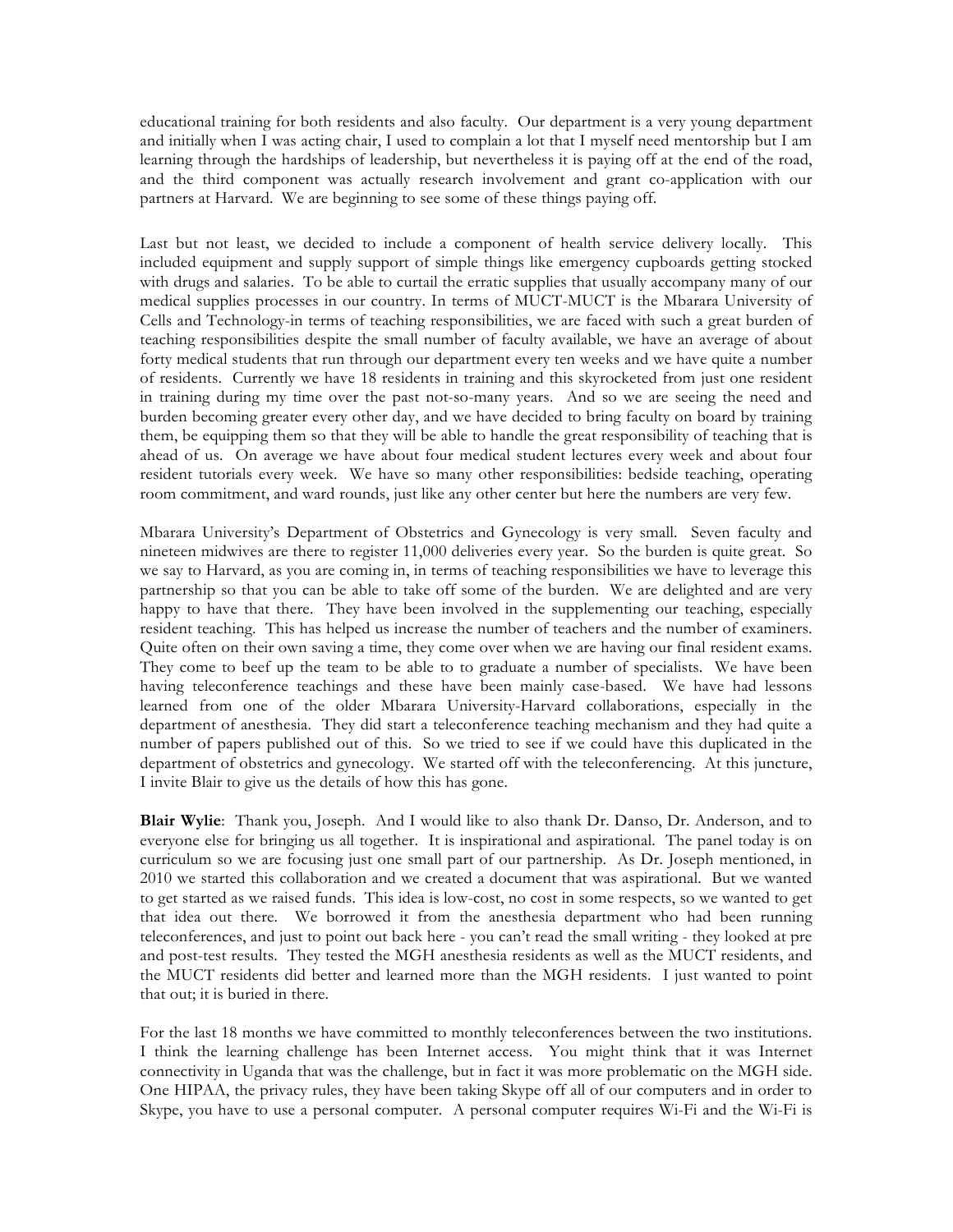not so great in the hospital. We found that we were lagging our Ugandan partners in terms of connectivity. We have tried a number of different platforms including just calling each other and forwarding the slides. We tried using something called Bluejeans, trying Skype on hospital computers and personal computers, and we have settled with Skype on a cell phone and each partner advancing the slides. It is something to work on.

In terms of the methods, we made sure that names were not shared when we had case-based presentations. We used a drop box fortmat to share our slides, which was also free. We were able to share materials back and forth. And I think what was really unique about this was that we pushed the fellows in the subspecialties that MGH to lead this conference in coordination with the residents at Mbarara. They were the ones who are driving the topics, picking out the cases, and ideally we were picking out a case from Uganda and having someone from MGH respond to that but the lecture.

So far we have had nineteen. Like we said, connectivity has been our issue. We were most successful with Skype over a phone. This is relatively new on both sides of the ocean. On average we had about 12 learners at MGH and 20 in Uganda. This was just a smattering of the topics that we gave, as you can see it started off primarily in gynecology. There had been other Mbarara-MGH teleconferences on maternal mortality so we wanted to beef up the gynecology topics and only later have expanded to some of the other subspecialties.

In conclusion, to try to keep to time, this idea is low cost. It is sustainable. It requires time and not much more than that. It allows us to sort of have ambassadors who have not had the opportunity yet to travel, but can still make connections. I think that we have the opportunity and the mission to reflect on what we have done so far. By presenting this, it has given us the opportunity to just kind of come up with how this teleconference is going and where we should move forward. One thing that we had talked about his curriculum development. This is more ad hoc as cases come up and as topics come up. Is that good? Or should we be structuring the curriculum and saying let's had the following 12 topics over this coming year? That is something that we can talk about in our free time this week.

We have talked about alleviating the teaching burden on the MUCT faculty and I think that it is also important to recognize the learning may even be greater for those of us in North America, hearing the challenges and lack of resources available. We may make suggestions for management and in here that is not possible. Recognizing and reflecting that the learning is bidirectional is quite important.

**Joseph Ngonzi**: Well, thank you, Blair. Within the next one and a half minutes, even as you listen, we are open to contributions on the way you people think we can take this forward to make this sustainable and also more useful, not only to the Ugandan residents and faculty, but also our American partners. When it comes to discussion, we are very expectant that we will be able to hear from you, especially those of you who have been doing this for a while and have measurable deliverables on this kind of teaching. Thank you for your time. ''Let me introduce Adeline who is also one of our partners from Harvard. And lastly, I am delighted to reintroduce Robert, who has gladly decided to come and listen. When it comes to policy, we hope that, Robert, you will be our ambassador out there. Thank you.

**Frank Anderson**: Thank you. That was so interesting and innovative and I think it reminds me that it takes an individual and institution at both places to make some of these things happen. I think that was a no-cost intervention. They just meant that there was an intention there on both sides for doing that. It reminds me of our worksheets and we will talk about those again, but these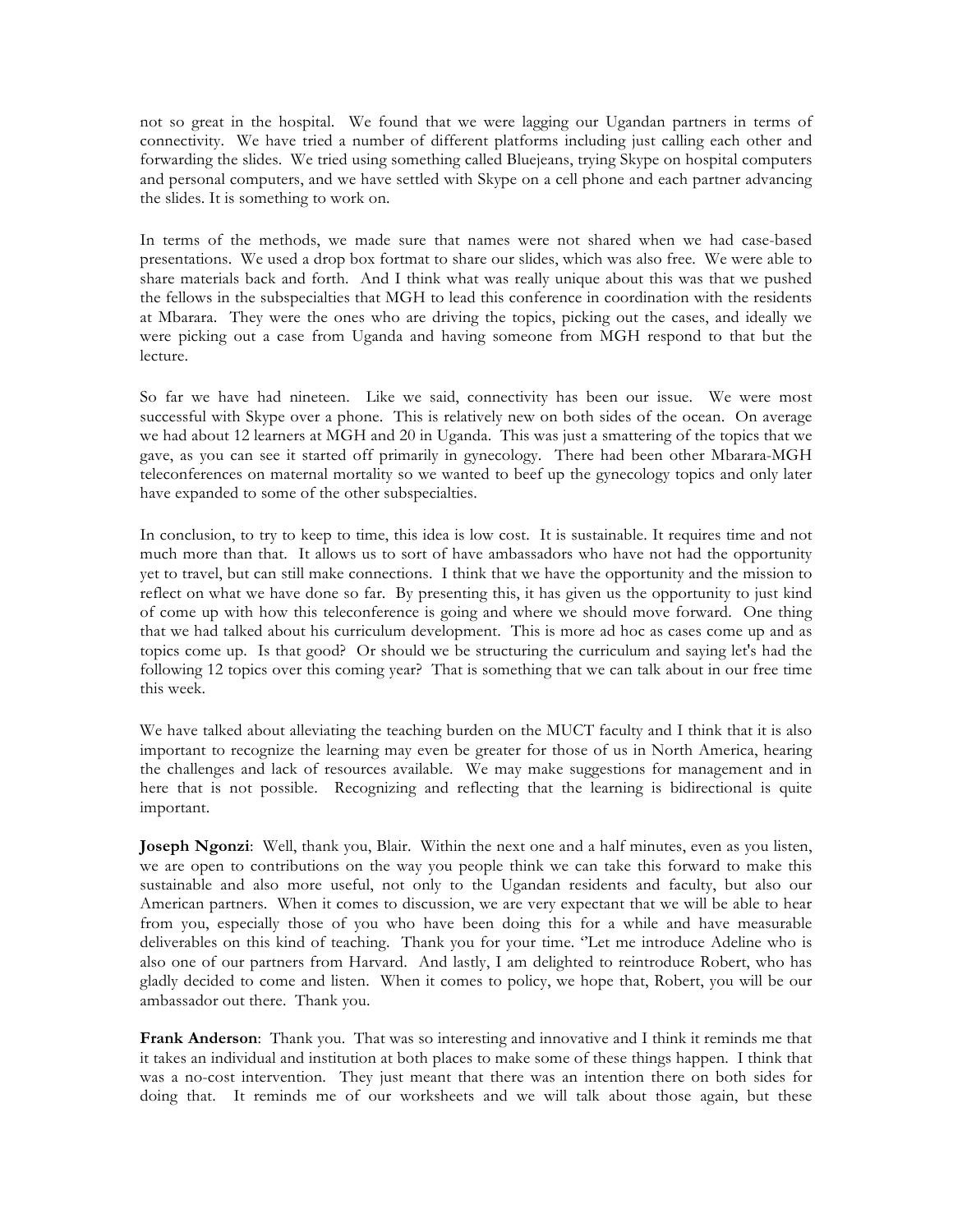worksheets are your opportunity to share what you are doing. We are going to collate these things so there is some larger document with everyone's ideas. But it is also an opportunity for what you would like to do so dream big. This is your opportunity. You are here with your team today. I don't know when this is going to happen again and the more that you can write down for yourself the better. The more you can dream the better. This conference would not be happening had we not had this crazy dream that we could actually do this and then present it to people to fund it. It is an old adage - I'm not sure what the old adage is - but if you think of something that you want to do, then you can make it happen. Maybe it is a new adage. You know what I am saying. Dream big and then maybe things can happen. These worksheets are the only way I can figure out how to get you to do this. It may not be perfect, so don't spend time wondering whether the question is perfect or not. Know the spirit of the question; change the question, do what you need to do, but get as much down in writing as possible. We can produce things and you can have that to read again. I know that this is odd for a conference, but please write down as much as possible.

### **Association of Professors of Obstetrics and Gynecology Curriculum Presentation**

**Frank Anderson:** So more great ideas are along the way. Karen Adams is from the Association of Professors of Obstetrics and Gynecology, this interesting association that we have in the US that helps doctors learn to be teachers. I think that it is an interesting model and interesting ideas that she will share for us in the group.

**Karen Adams**: Balkachew, come join us and Diana, please, as well. I just have to start by saying there are thousands of years of wisdom in this room and it is kind of incredible to me that we are all together for the same purpose. It is absolutely inspiring. The fact that I get to stand here for ten minutes at the invitation of Dr. Danso and Dr. Anderson to share what I hope might be useful for you is quite humbling. The thing that helps me to feel better about that is that I am here with my two very good friends, Balkachew and Diana. And it has just been a delight and a pleasure to get to know both of them through this work. I hope that what we offer you today is useful and we offer it up to you in that spirit. Again, I am Dr. Karen and there is Dr. Balkachew and Dr. Diana. We have no conflicts of interest.

I'm an educator so I want to start by telling you what I hope you will learn from this presentation. I want you to understand the rationale for existing curriculum of the new CREOG new program director school. I'll talk to you about what that is and how it came to be. I have a couple of folks here who are either graduates of the school or are currently participating to give you some perspective. And there are several other graduates of the school here in fact. It kind of feels like a CREOG meeting because they are so many residency program directors here. I would like you to understand the benefits of the knowledge gained by the US and African participants in the school and think about the ways that we may collaborate on educational programs. Finally then, as a group, kind of all of us together, thinking about as a good or table groups how aspects of this story might translate to your specific site, to your specific partners, and how you might take some of this curriculum and use it.

CREOG is a subset of ACOG, which of course is the American Congress of Obstetrics and Gynecology. You have a subset which is specifically focused on graduate medical education, and that is the Council on Residency Education in OBGYN. In 2009, ACOG decided that CREOG should create a school for new program directors. Currently about 75% of our US residency program directors have gone through the school. The participant evaluations are among the highest of any ACOG courses. I became co-director of the school back in 2009 I believe, and it has continued to be evolving as we have gone from there. The primary goal of the school initially when it was established was to increase the term of service of program directors. As you can imagine, being the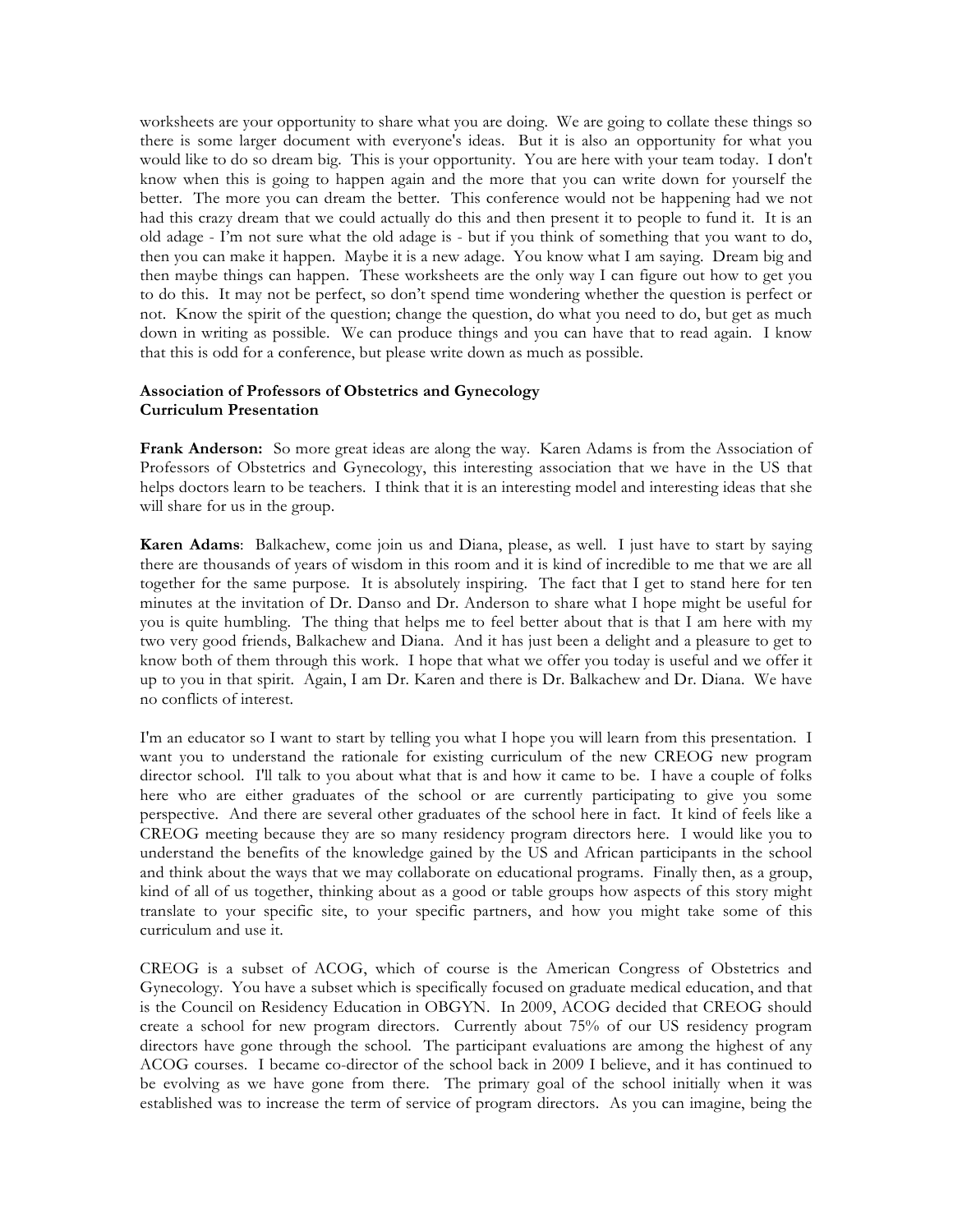program director requires a tremendous amount of skills, knowledge, and expertise. It is an incredible waste to have someone take on that position and then turn over relatively quickly. Then someone else has to come and learn had to run the program. The primary goal when this program was established was to try to increase the term of service of the program directors because the average term is about five years and annual turnover is about 20%. The additional goal is to provide high quality and timely support to the program directors as they address the many aspects of running a residency program. The core principles of this talk and the school are really about training the trainers and that is what Frank asked me to speak about today is the idea of teaching people how to be teachers. As you guys develop your residency programs, how can we work together and collaborate to try to improve our medical educational expertise? Just because you can do something doesn't necessarily mean you can effectively teach it. If you just say, "Watch me, watch me, or do as I do," then some people may be able to learn from that but others may not. So faculty, you, can learn to be an effective educator just as you can learn to be a good surgeon. You can learn to teach just as you can learn to do a hysterectomy. That's one of the core principles of the school.

In addition, for learners, timely and effective feedback is really key. How do we give that feedback? Do we say something like, "You are doing great; just keep doing what you're doing?" That's not feedback; that is a compliment. That is a great; we all love to hear compliments, but that doesn't help you get better. So how do you actually help your learners improve by the feedback that you give them?

In the US, residency curriculum is standardized across all US residency programs. But how individual programs teach that curriculum varies from program to program. The school is designed to provide ideas. We share templates and resources and we provide these different resources to program directors, to help them either set up their programs or to modify their programs. When those national requirements change, we also provide assistance to program directors and implementing them.

The school is structured in three meetings, and two our attached to pre-existing meetings. So for example, for this kind of meeting there would be a day or two afterwards that would be the program directors' school that people could come and learn specifics of education. And then one is freestanding. Part one is three full days, part two is two half days, and part three is another half day. Then there is a tuition that is charged. We also allow people who have taken the school before and want to come just for an update to have a small tuition charge if they just want to take a portion of the school. So I wanted to just show you the topics and Balkachew is going to talk about the portions of the program that were particularly helpful for him because he has been coming to the US in participating in the school. What we would love to be able to do is to bring the school here, rather than having to have people come to the United States to take it. But that is something that we can talk about.

The first day topics are mentorship and then orientation for - I actually said new interns, but I don't believe interns in Africa means the same thing as interns in the United States. This is first year residents, I should say. So how you orient your first year residents to your program. Maybe you do surgical simulation. Dr. Curran and Dr. Nigatu have worked together to do orientation for the new residents in St. Paul in Addis. They're going to talk about that. Then we talk about recruitment of residents - how do you choose the right resident for your program.

And then we talk about the match, the way we do is the US, but that obviously would not be relevant for African programs, unless you establish a match, which I am not sure you want to do. Also we talk about how to ask for resources that you need - dealing with your deans, dealing with your department chairs, figuring out how to make a persuasive pitch for resources that you may need for your learners. And then we also talk about technology and so this piggybacks really beautifully onto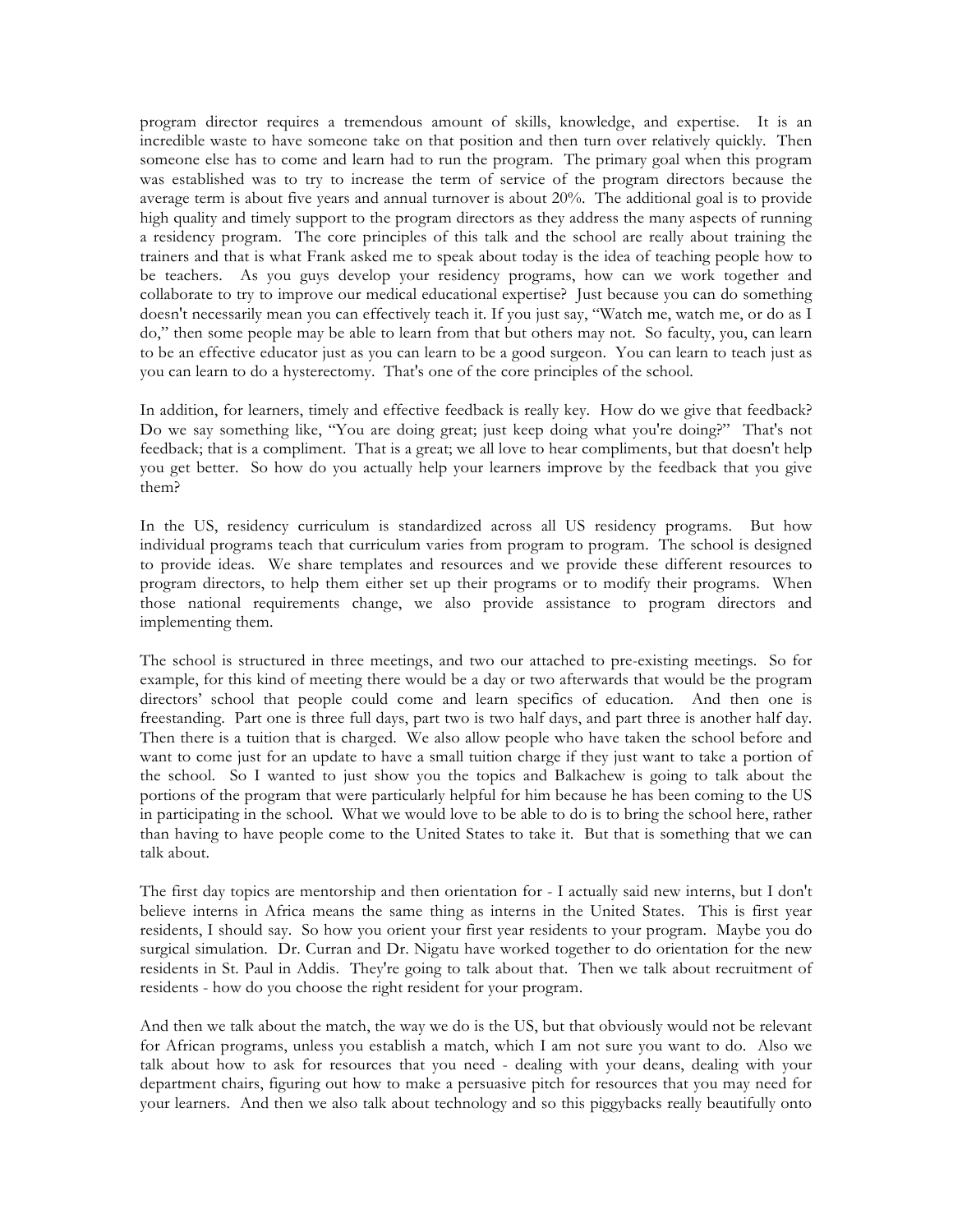the previous talks of e-learning and ways you can access that technology for your program. Then we have a little networking reception in the evening, which is very valuable because really all of this is about relationships. Just as we are all getting to know each other and developing these relationships with each other, having the opportunity to do that in our school is really an important part of it.

The second day we do curriculum design. We teach program directors how to write rotation goals and objectives. Each residency year has its particular structure in the US. In this gyn-onc rotation, what are the reading lists, what are the goals, what should you come out of this rotation with? The skills - then we help them write the goals and objectives. We also talk about the difference between formative and summative evaluations. Formative is getting feedback right now - we just finished this surgery; how did you do? I want you to practice going faster; I want you to call for your instruments. Something you can tell them specifically about what just happened.

Summative is at the end of the rotation. And maybe do teaching techniques because what we know about adult learning is that people don't actually learn very well sitting in rooms like this. They learn better in small groups and case-based discussions and things like that. We talk about that. Day three topics are more about the OBGYN structure of oversight and organization in the USA.

Part two we talk about how you motivate your faculty to teach. Why is it that somebody would work in academic medical center when they could be out in the community? And what motivates them? We talk about budgets. We talk about resident remuneration, which is a very, very hot topic because I don't care how long you have been a residency program director, you are always going to struggle with how to remunerate the person who is not quite hitting the targets. As our colleague from Uganda was saying earlier this morning, it is about knowledge, skills, and attitude and professionalism. So we talk about how to identify areas that our resident needs support in and how do we remediate them. If you have to get rid of somebody, if you actually need to dismiss them or put them on probation, we talk about the ways of doing that. Finally at the end of the school is preventing burnout - yours and theirs, how to stay motivated, how to keep yourself engaged, and we talk about leave policies.

Finally we talk about medical errors and patient safety, so we do some root cause analysis and we talk about how program directors might help their residence evaluate for areas where patient safety could be improved along with quality insurance, that sort of thing. That is kind of an overview of what we do. As I said Balkachew is completing the school right now and we have asked him to just share some of his experiences, what you found to be useful, and maybe wasn't so useful. Diana is going to talk about the way they have collaborated for doing new resident orientation. Thanks so much.

**Balkachew Nigatu**: Good morning again. I am very happy to share the podium with my mentor and deep friend, Dr. Diana Curran and my teacher in the course Dr. Karen Adams. I am going to reflect on the lessons that I got from the CREOG course on residency directors. How we handle it in Ethiopia is totally different from how residency training is handled in the US. We have a postgraduate program coordinator who mainly does the scheduling, summing up the evaluation results, posting the results, and so on. This program director is totally different in a lot of aspects. So is it important to bring it to Africa and give a really structured course for residency program coordinators to do their jobs better? That is going to be a verdict that we will be passing at the end.

The job description of a program director involves a lot of issues: he is an educator, an administrator, a financial monitor, and a time management expert – a lot of issues. He has to also understand the curriculum better than any other faculty, because he is going to give the feedback and decisions based on the curriculum. He needs some requisites to succeed. Some of these requisites include a good and well understanding chair. The other supporting faculty also play a great role in the success of the residence director. How does he manage to enroll these stakeholders?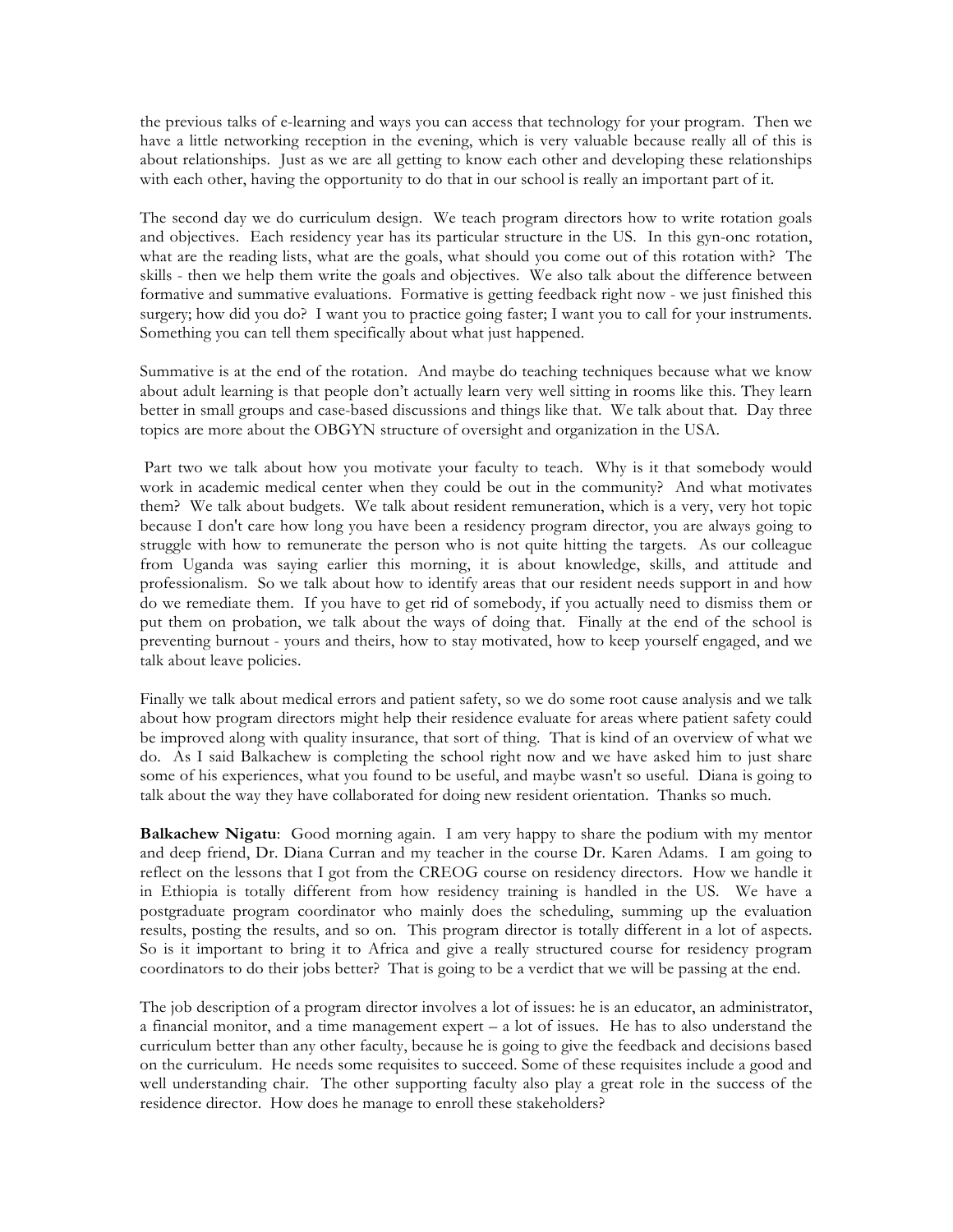The quality of a good program director include a good communicator, listener, decision-maker, and has to also pull up the actions that were already said. Part of the things that I learned from the residency director course include giving orientations to new coming residents. We did not have that tradition; we gave just a brief orientation on what they're going to do in the year, and so on. But this one is more structured and well organized. I learned how to do it in a less intense way and in a fun way. I prepared the materials that will be orienting my residence ahead of time. It helps me to be more organized and I will be able to share the mission of the residency program. We did that last year with Dr. Diana Curran in Addis.

The other issue that is significantly different from our system is mentoring residents. It sounds like Greek mythology, so you understand Mentor and Odysseus. Mentoring is better than if there is no bias and there is a large case study in the US that compares those who are mentored and those who are not. The outcome states that it significantly improves timely completion of phases, improves the satisfaction of the residents, and the residents tend to be more involved in academic careers than those who are not mentored. That is very helpful. How do we do this in the 21st century? Those are some of the things that I learned and you can probably brainstorm on this issue.

The other issue is retention and transition. After they are accepted, recruited, and have joined the residency program. Due to different life events, they may tend to withdraw because of family reasons, better offers, and so on. So how do we keep them in the training? How can we help them to pass through those sometimes-adverse events? That is a lesson that I got from this section. But the selection is very important.

During recruitment, you have to know who is unstable, who is not likely to quit, and who is not likely to continue. That is a big difference between our system and the US system in terms of recruitment and selection. There is a national residency matching program in the US. That is not the case in our country so we do it at every institution and a lot of difference. We need to adjust the curriculum of the CREOG in relation to selection and recruitment.

The other significant issue in Africa is dealing with administration. Program directors have the responsibility to facilitate the training. He has to deal with a lot of stakeholders, including the administrative wing. How does he negotiate better with administrators. That was the lesson that I got and as you can see this is [on the eighth] and counting down, one of my instructors [saying in Amharic], which literally translates to "Fortune favors the bold." So you have to be bold in your demons to the administrators.

A major aspect that I learned from this residency director course is about the curriculum. I learned how to design and identify the basics of curriculum. How do you use it? How do you measure outcomes? How do you evaluate your residents, whether they are achieving the six core competencies? How do you teach residents? Residents are different from undergrad students. It's a safety-driven teaching most commonly, so how do you prepare your teaching techniques? This is another lesson that I got. The academic and technical relegation for residents who are in trouble is another lesson. At first the residency director should be able to identify the area of trouble. Where is he weak? Where is the tension? Is it at the behavior level, the cognitive level, or the technical level? Is it about the expectations and how to correct them and so on? So, that will avoid regrets. Again I am quoting the direct words from the course instructor, "It is very rare to regret earlier action and it is common to regret delayed action." The residency director has a responsibility to track these things early and manage them.

What happens with residents in difficulty? We follow some specific orders. We have to try to identify where the difficulties are, comfort the residents, and try to develop an intervention. Then do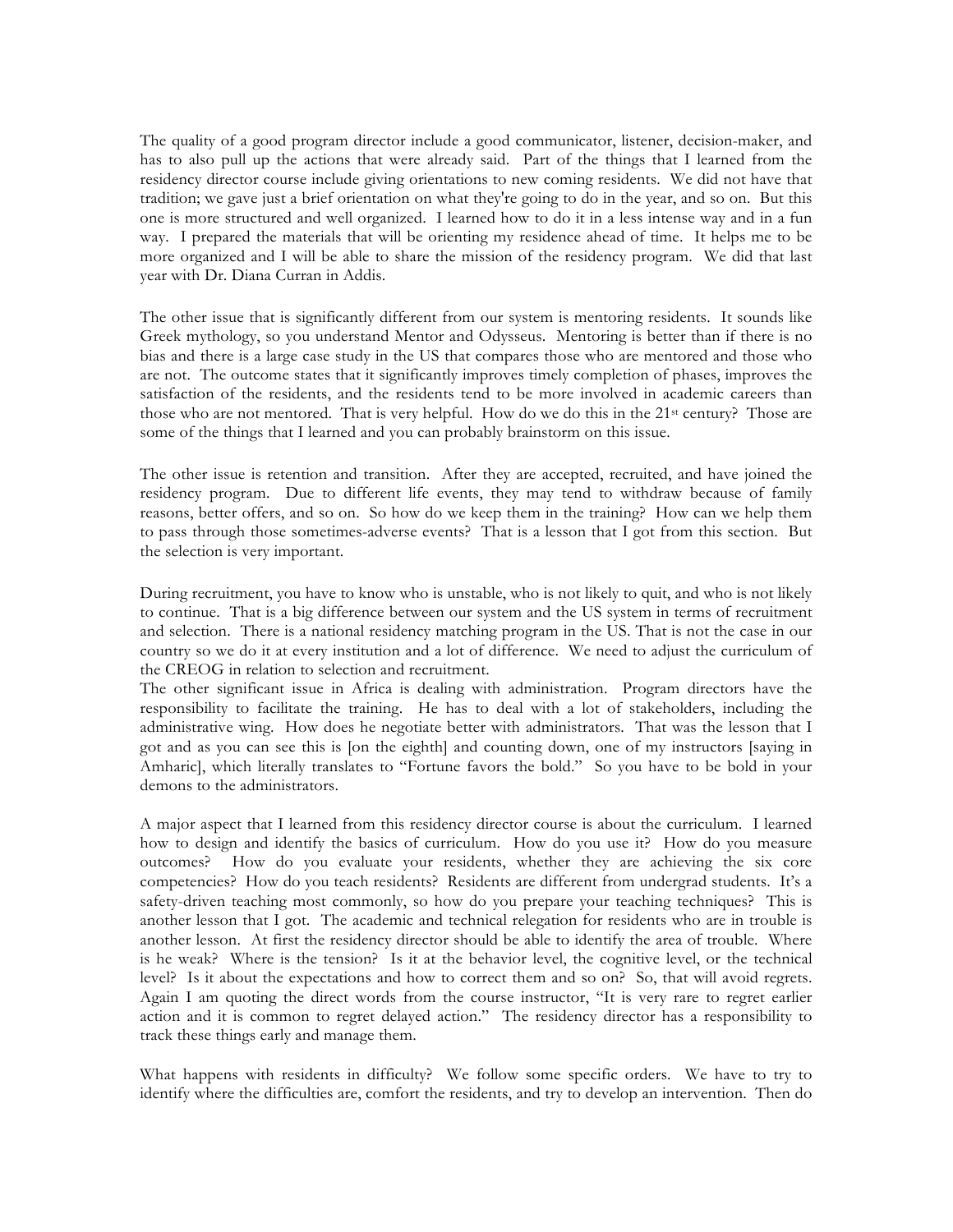some action and follow-up. Recommendation at every level: What is the identified problem? How are we comforting the resident? What it is the intervention? How is the follow-up? These should always be documented at every level. But if you have to terminate the resident's continuation then that is going to be very difficult for the residency director. Proper recording of the events is very critical. Due process is very necessary so that it is more transparent. Then you may consider to allow him for remediation depending on the disciplinary problem or academic problems.

Then at the end you have to have a resident and receive a copy of the plan. So he will abide by that signed document. I have already taken the first two sessions of the CREOG. The third part is in a couple of weeks in February 26<sup>th</sup> to be exact. I am hoping to get more knowledge during the third part, specifically on the probation and treatment of burnouts – the residency director and also other faculty and the residents as well.

Resident leave policies, what should they look like? We don't have a written residency leave policy, we only give them one month per year. Is that enough for males? If I have a female resident, what am I going to do? So these things I am hoping to get some insight. Teaching residents record analysis and patient safety and quality improvement education is the last piece that I am expecting to learn during the third part. Thank you very much.

**Diana Curran:** Since we are running overtime I am going to be brief. I have been assisting Dr. Balkachew with his new residency program. He has been doing a wonderful, wonderful job. Last summer I came to help him with orientation and it was a great example of me learning some great things that I am using now in my program in simulation. We did a bunch of obstetric and gynecological simulations, and one of the things that I learned from him is that they actually use a beef heart to teach cesarean section, repair of the uterus skills. It is actually a fantastic model to just throw it out there. We did a bunch of OB emergency skills and, as I said, gyn simulations. I also went over communication skills, since all of us know that is very important, as well as professionalism. I did some OBGYN topics. I did adjust the level of my teaching because all of his first year residents have already done two years out in rural practice, so a lot of them have a lot knowledge. That was important for me to know, because it certainly would have been insulting for me to speak at the level of what we consider an intern. That is really all I have to say. I really enjoy learning things from them and vice versa. So that's all I have to say.

**Karen Adams**: So that wraps up our session and we just want to say that we are available to anyone who would like to talk about how the residency program directors school might translate to your country or to your continent. Thanks again for your attention.

**Frank Anderson**: This idea of a program director school, I know that some places don't have programs yet and some people have very early starting programs so again it is a luxury at some level to have a residency program director. But I think that if you think about that in ten years from now or five years from now, that the structure of an obstetrics and gynecology department may include a residency program director. When you think about the infrastructure of your department and you are filling out your sheets. That is something to consider.

**Kwabena Danso**: Well in fact that was the point that I wanted to add. Yesterday in my group, we were talking about infrastructure. I brought up the idea that it is important to have people who run the program. Of course they would be under the chair of the department, but it is important to have somebody who does the leg work and the hard work. So if you want some documentation, then that person would be able to give it to you. So it is worth considering in the infrastructure session of our partnerships. Thank you.

**Madeline Taskier**: We will have a quick break now for coffee downstairs in the atrium, outdoor